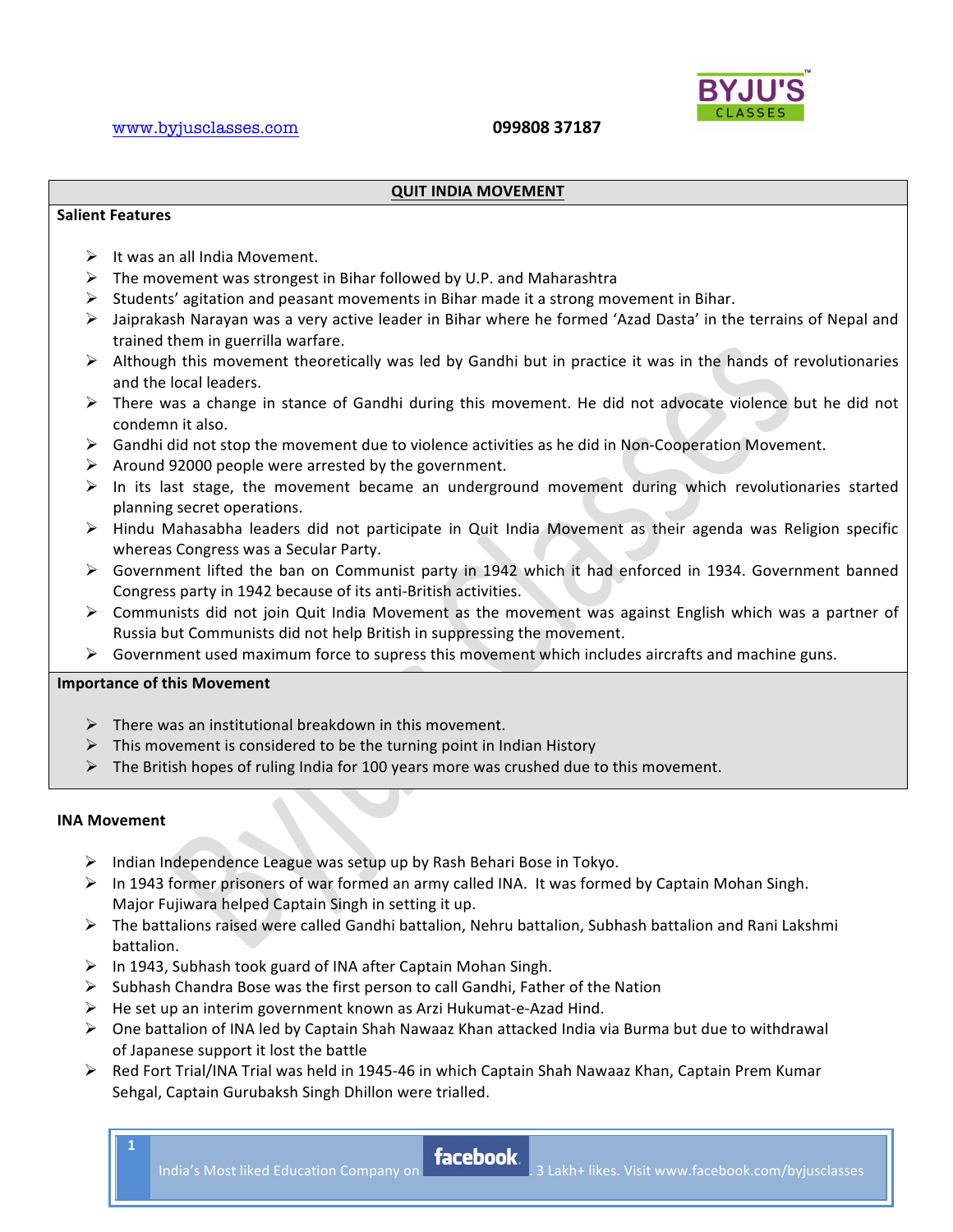

**Wavell!Plan**

2. All posts other than the post of Governor General and Army Chief will be given to

3. Process of framing the constitution of India

Hindus, 5 ministers – Muslims, others –

4. Head of Govt – Indian, 5 ministers –

1. Dominion Status to India

Indians

will start

Dalits, Sikhs etc.

# www.byjusclasses.com **099808 37187**

Three commissions were set up to probe the death of Subhash Chandra Bose. These were Captain Shah Nawaaz Khan commission, Justice Khosla Commission and Justice Mukherjee Commission.

### **Last Phase of the Freedom Struggle**

### **Wavell!Plan!(1945)**

- $\triangleright$  Lord Archibald Wavell was the Governor General and Viceroy from  $1943 - 1947$ .
- $\triangleright$  He invited leaders to Shimla to announce a plan for Indian.
- $\triangleright$  Muslim League demanded that all 5 Muslim ministers should be from Muslim League which was rejected by others.
- $\triangleright$  Congress rejected Jinnah's demand as it would portray Congress as a Hindu Party.
- $\triangleright$  The meeting was ended after Jinnah's demand.

### **Elections in the Provinces (1945-1946)**

- $\triangleright$  Muslim League used many slogans
- $\triangleright$  Congress Government which was formed in 1937 failed to sort out the problems and communal violence started.
- $\triangleright$  Muslim middle class started supporting Muslim League.
- $\triangleright$  Pakistan was one of the big agendas through which Muslim League campaigned.
- $\triangleright$  Muslim league used very strong slogans in their campaign like "If you do not vote for Muslim League then you will not be buried in Muslim graveyard".
- $\triangleright$  It is to be noted that the top leaders of Muslim League were not practicing Muslims like Muhammad Ali Jinnah whereas orthodox Muslims like Maulana Abul Kalam Azad was whole heartedly supporting Congress, Gandhi and Nationalist movement.
- $\triangleright$  Almost 507 seats were reserved for Muslims from all over India in 11 provinces.
- $\triangleright$  Amongst these 492 seats were of Muslim League.
- $\triangleright$  There were 30 seats reserved for Muslims at Central Legislative Assembly and all 30 were won by the Muslim League.

#### **Cabinet Mission Plan**

**2**

- $\triangleright$  Cabinet Mission plan was sent in 1946. It comprised of Pethick Lawrence, A V Alexander and Stafford Cripps.
- $\triangleright$  They took a unanimous decision that India cannot be partitioned.
- $\triangleright$  Muslim League was demanding creation of Pakistan since 1940. The term Pakistan was coined by Choudhry Rahmat Ali.
- $\triangleright$  Cabinet Mission Plan comprised of four major parts:-
	- $\circ$  Grouping of Provinces in terms of:-
		- " Hindu Majority Provinces (11 provinces like UP, CP, Bombay etc.)
		- Muslim Majority Provinces (Western India Punjab, NWFP)
		- Muslim Majority Provinces (Eastern India Assam and Bengal)
		- Each group would form separate constitution for their province and will collectively make a constitution for India
		- $\circ$  Interim Government would be formed

Pakistan stood for:-

- 
- $A Afghan$
- 
- 
- Tan!– Baluchis**tan**

On 2<sup>nd</sup> September 1946, Jawaharlal Nehru was chosen as the head of interim government.

It was boycotted by Muslim League.

- P Punjab
- 
- 
- K!– Kashmir
- $S -$  Sindh